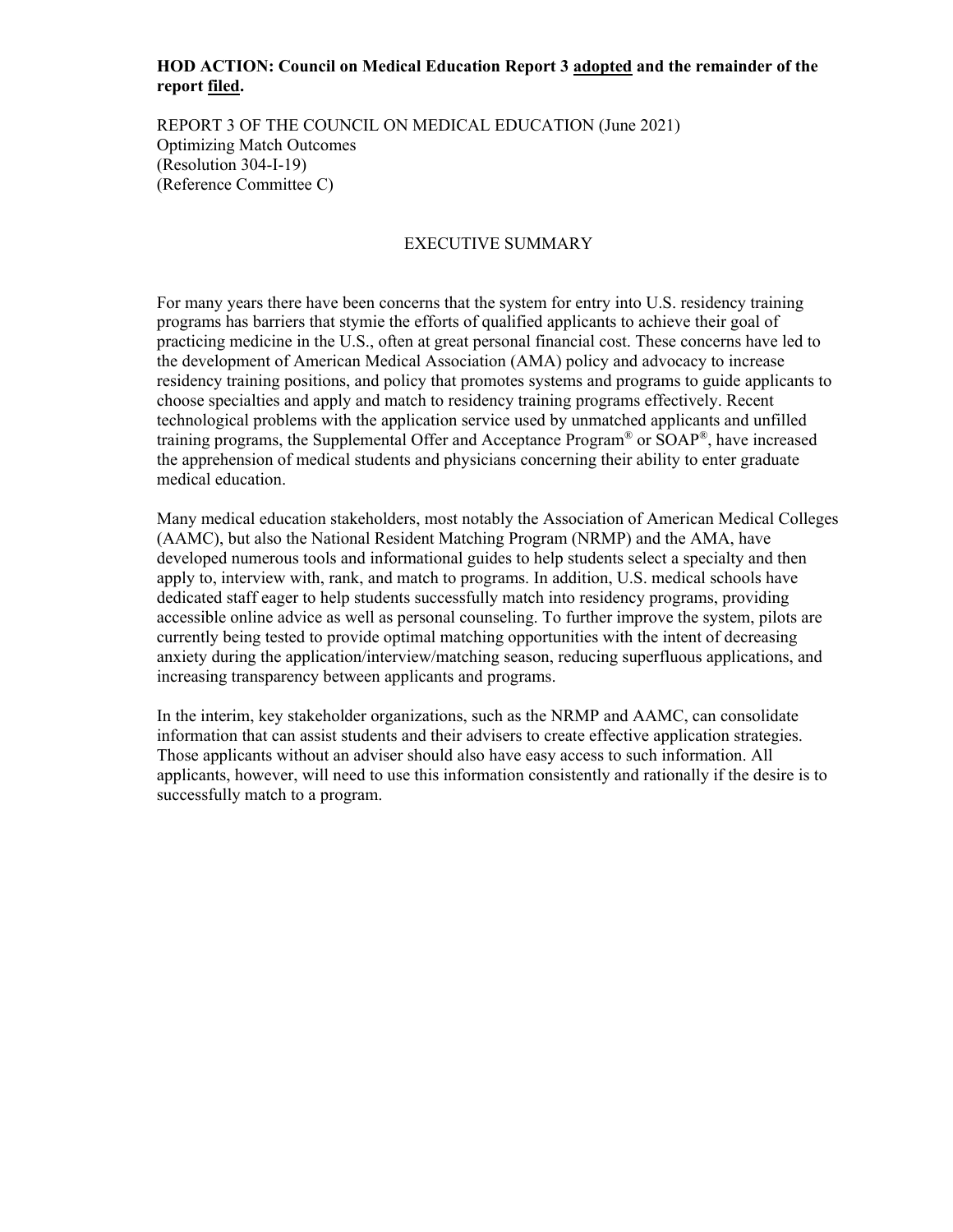# REPORT OF THE COUNCIL ON MEDICAL EDUCATION

|                                                    | Subject:                                                                                                                                                 | <b>Optimizing Match Outcomes</b><br>(Resolution 304-I-19)                                                                                         |
|----------------------------------------------------|----------------------------------------------------------------------------------------------------------------------------------------------------------|---------------------------------------------------------------------------------------------------------------------------------------------------|
|                                                    | Presented by:                                                                                                                                            | Liana Puscas, MD, MHS, Chair                                                                                                                      |
|                                                    | Referred to:                                                                                                                                             | Reference Committee C<br>(, MD, Chair)                                                                                                            |
| $\mathbf{1}$                                       | <b>INTRODUCTION</b>                                                                                                                                      |                                                                                                                                                   |
| $\overline{c}$<br>$\mathfrak{Z}$<br>$\overline{4}$ | Resolution 304-I-19, "Issues with the Match, the National Residency Matching Program (NRMP),"<br>introduced by the Indiana Delegation, asked the AMA to: |                                                                                                                                                   |
| 5<br>6                                             | 1.                                                                                                                                                       | continue working to promote an increase in residency program positions in the U.S.;                                                               |
| 7<br>8<br>9                                        | 2.<br>3.<br>program;                                                                                                                                     | study how residency programs can expand in novel ways;<br>determine what strategies can increase an applicant's ability to match into a residency |
| 10                                                 | 4.                                                                                                                                                       | support the option of permitting those who failed to obtain a position during the                                                                 |
| 11                                                 |                                                                                                                                                          | Supplemental Offer and Acceptance Program® ( $SOAP^{\circledast}$ ) in 2019 to participate in a future                                            |
| 12                                                 |                                                                                                                                                          | matching opportunity at no cost; and                                                                                                              |
| 13                                                 |                                                                                                                                                          | 5. encourage the National Resident Matching Program (NRMP) and the Electronic Residency                                                           |
| 14                                                 |                                                                                                                                                          | Application Service (ERAS) to conduct an audit to identify opportunities for lowering the                                                         |
| 15                                                 |                                                                                                                                                          | financial burden on applicants and to promote and disseminate strategies to mitigate issues                                                       |
| 16<br>17                                           |                                                                                                                                                          | that interfere with successfully matching. The full resolution is in the Appendix.                                                                |
| 18                                                 |                                                                                                                                                          | Online and in-person testimony during the 2019 Interim Meeting suggested that this resolution,                                                    |
| 19                                                 | which calls for a broad investigation into several different aspects of the resident match, has                                                          |                                                                                                                                                   |
| 20                                                 | already been addressed in the recent past by the Council on Medical Education (CME Report 3-A-                                                           |                                                                                                                                                   |
| 21                                                 | 16, "Addressing the Increasing Number of Unmatched Medical Students"). It was noted that the                                                             |                                                                                                                                                   |
| 22                                                 | AMA has extensive policy on expanding graduate medical education (see for example D-305.967,                                                             |                                                                                                                                                   |
| 23                                                 | "The Preservation, Stability and Expansion of Full Funding for Graduate Medical Education").                                                             |                                                                                                                                                   |
| 24                                                 | Testimony also noted that the NRMP and the Association of American Medical Colleges (AAMC)                                                               |                                                                                                                                                   |
| 25                                                 | release yearly authoritative reports on match outcomes with granular data for medical students to                                                        |                                                                                                                                                   |
| 26                                                 | aid in their decision making. Others, however, expressed concern that current efforts to address this                                                    |                                                                                                                                                   |
| $27\,$                                             | issue have been insufficient. The reference committee initially considered reaffirmation of existing                                                     |                                                                                                                                                   |
| 28                                                 | policy in lieu of Resolves 1 and 2, and deletion of Resolve 3, but ultimately recommended referral                                                       |                                                                                                                                                   |
| 29                                                 | of the entire resolution. The House of Delegates (HOD) subsequently agreed; this report is in                                                            |                                                                                                                                                   |
| 30                                                 | response to that referral.                                                                                                                               |                                                                                                                                                   |
| 31                                                 |                                                                                                                                                          |                                                                                                                                                   |
| 32                                                 | <b>BACKGROUND</b>                                                                                                                                        |                                                                                                                                                   |
| 33                                                 |                                                                                                                                                          |                                                                                                                                                   |
| 34                                                 | For many years there have been concerns that the system for entry into U.S. residency training                                                           |                                                                                                                                                   |
| 35                                                 | programs has barriers that stymie the efforts of qualified applicants to achieve their goal of                                                           |                                                                                                                                                   |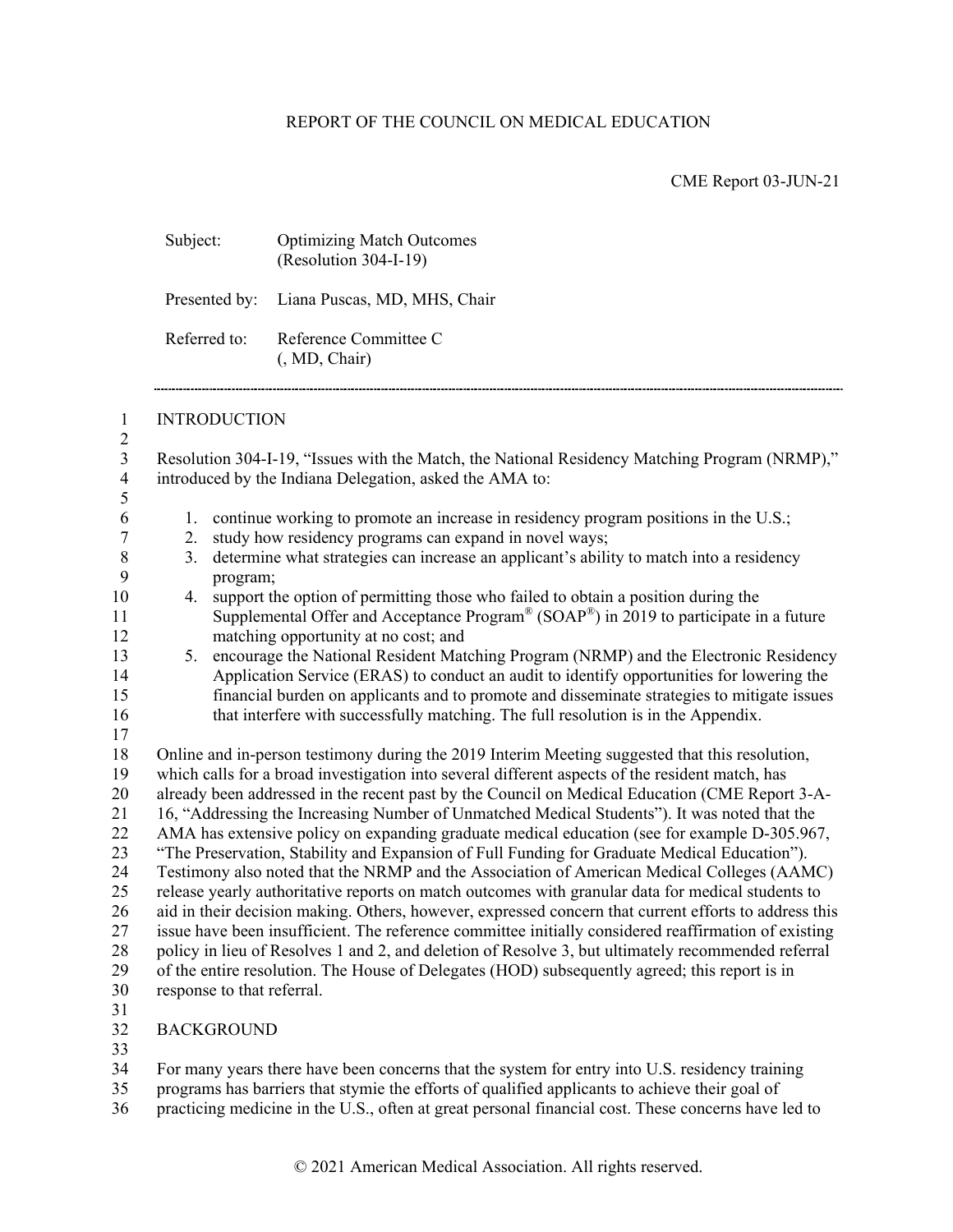many resolutions presented to the AMA HOD and subsequent reports and policies generated to

2 address those concerns. This report: a) summarizes the AMA's recent efforts to increase residency

3 training positions and assist applicants in applying to residency programs; b) describes the technological problems of SOAP in 2019 and what has been done to prevent future problem

4 technological problems of SOAP in 2019 and what has been done to prevent future problems; and c) describes resources for applicants on effective program application and matching.

- c) describes resources for applicants on effective program application and matching.
- $\frac{6}{7}$

AMA REPORTS, POLICY, AND ADVOCACY

8<br>9

The AMA Council on Medical Education (CME) has prepared several reports for the HOD addressing the process of matching into residency programs, as well as the need to increase funding for graduate medical education (GME). For example, CME Report 3-A-18, "Expanding UME Without Concurrent GME Expansion," included three recommendations that were adopted as policy and recorded in D-305.967, "The Preservation, Stability and Expansion of Full Funding for Graduate Medical Education:"

 (32) Our AMA will: (a) encourage all existing and planned allopathic and osteopathic medical schools to thoroughly research match statistics and other career placement metrics when developing career guidance plans; (b) strongly advocate for and work with legislators, private sector partnerships, and existing and planned osteopathic and allopathic medical schools to create and fund graduate medical education (GME) programs that can accommodate the equivalent number of additional medical school graduates consistent with the workforce needs of our nation; and (c) encourage the Liaison Committee on Medical Education (LCME), the Commission on Osteopathic College Accreditation (COCA), and other accrediting bodies, as part of accreditation of allopathic and osteopathic medical schools, to prospectively and retrospectively monitor medical school graduates' rates of placement into GME as well as GME completion.

 CME Report 5-A-17, "Options for Unmatched Medical Students," outlined a number of key points related to unmatched medical students, including the long-term stability of match rates, common reasons for an unsuccessful match, options for students who do not match, and tools/initiatives from medical schools and medical organizations (including the AMA) to ensure an effective, efficient, and equitable match process that balances the interests of applicants and programs and promotes rational, strategic decision making by all parties. This report also highlighted AMA resources, including the AMA's Career Planning Resource, which includes guidance on applying for residency, choosing a specialty, interviewing for residency, writing a C.V., and finding residency programs through FREIDA™. Another tool described in this report is the AAMC's Careers in Medicine (CiM) online guide, which helps students make strategic decisions about residency training and beyond and provides self-assessment tools and specialty-specific data to inform those decisions.

 CME Report 3-A-16, "Addressing the Increasing Number of Unmatched Medical Students," recommended reaffirming existing policy, namely D-305.967 (4) and (22), "The Preservation, Stability and Expansion of Full Funding for Graduate Medical Education;" H-200.954 (4) (5) (6) and (7), "US Physician Shortage," and D-310.977 (11), "National Resident Matching Program Reform." These various policies direct the AMA to advocate for increasing GME positions; 46 encourage research and data that support the value of GME; and encourage medical schools and<br>47 esidency programs to consider policies to attract physicians to practice in and care for patients in residency programs to consider policies to attract physicians to practice in and care for patients in underserved and rural areas. Other policy encourages the AMA to work with other major stakeholders in medical education to evaluate data and propose new research that would describe how many students graduating from U.S. medical schools each year do not enter into a U.S. residency program; how many never enter into a U.S. residency program; whether there is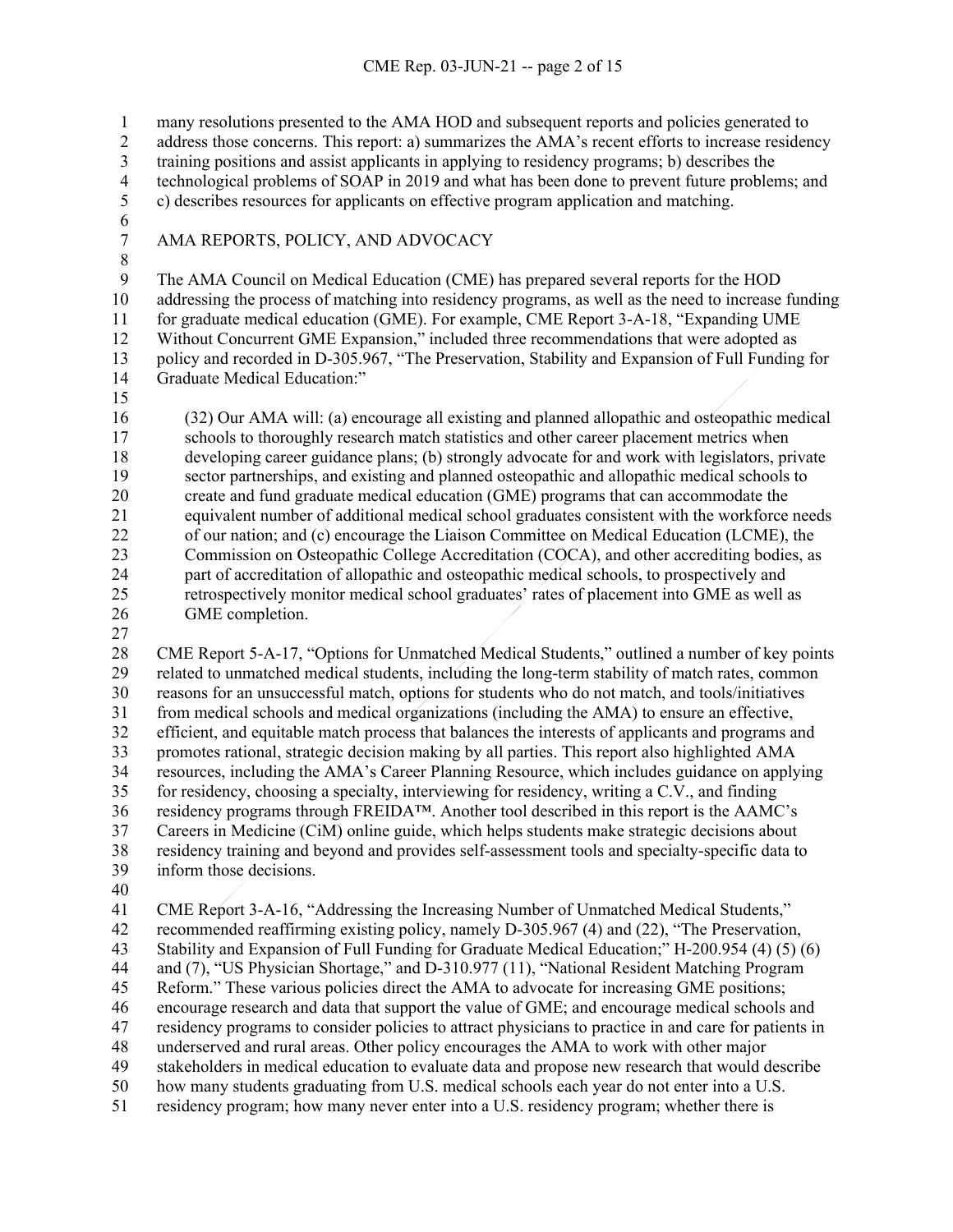disproportionate impact on individuals of minoritized racial and ethnic groups; and what careers

 are pursued by those with an MD or DO degree who do not enter residency programs.  $\frac{3}{4}$ 4 The AMA has long advocated for advancing GME, including increasing funding for residency<br>5 positions, developing innovative funding models, and creating residency positions that reflect positions, developing innovative funding models, and creating residency positions that reflect 6 patient and societal needs. The AMA launched the Reimagining Residency Initiative in 2019 with<br>
515 million in grants to projects promoting systemic change in GME. Recently the AMA offered \$15 million in grants to projects promoting systemic change in GME. Recently the AMA offered technical assistance in the drafting of the Health Heroes 2020 Act (H.R. 6650), which proposes to bolster the National Health Service Corps (NHSC) by providing an additional \$25 billion for both the loan repayment and scholarship programs to increase the number of medical professionals in underserved communities. The Act would also increase the mandatory NHSC funding level from 12 \$310M to \$690M for fiscal years 2021-2026 to increase scholarship and loan forgiveness awards. The AMA offered assistance in the drafting of the Rural America Health Corps Act (S.2406) which builds upon the existing NHSC model by proposing up to five years of loan forgiveness (versus two) to help pay down medical school debt and increase the number of individuals that can enter the NHSC. The AMA continues to voice its support for federal bills to increase residency positions, including the Resident Physician Shortage Reduction Act of 2021 (S. 834), which would expand Medicare funding for 15,000 additional residency positions. Earlier legislative proposals from 2019 that garnered AMA support and advocacy would close a loophole in GME cap-setting criteria affecting hospitals that temporarily host small numbers of residents (H.R. 1358), and provide 1,000 additional Medicare-supported GME positions over five years in hospitals that have, or are establishing, accredited residency programs in addiction medicine, addiction psychiatry, or pain management (H.R. 2439). Most recently, there were multiple provisions in the new Appropriations Act that provide benefits 28 for GME, variations of which AMA has advocated for, including: • Increased funding (\$310 million) from 2021-2023 for the National Health Service Corps, and extended funding through 2023 for teaching health centers that operate GME programs. (Sec. 301) • Hospitals will be allowed to host a limited number of residents for short-term rotations without being negatively impacted by a set permanent full time equivalent (FTE) resident cap or a per resident amount (PRA). A hospital must report full-time equivalent residents on its cost report for a cost reporting period if the hospital trains at least 1.0 full-time- equivalent residents in an approved medical residency training program or programs in such period. (Sec. 131) • A thousand additional Medicare-funded GME residency positions (200 per year for 5 years), to be distributed to rural hospitals, hospitals that are already above their Medicare cap for residency positions, hospitals in states with new medical schools or new locations and branch campuses, and hospitals that serve Health Professional Shortage Areas. However, a hospital may not receive more than 25 additional full-time equivalent residency positions. (Sec. 126) 

TECHNOLOGICAL PROBLEMS FOR SOAP

SOAP is a joint service of the NRMP and ERAS. Through SOAP, qualified applicants who do not

obtain a position through the NRMP Match are privy to a list of participating programs that did not

fill all their positions through the Match. Applicants submit applications to programs of interest.

Programs review the applications and select candidates to interview (via phone, video, or in-person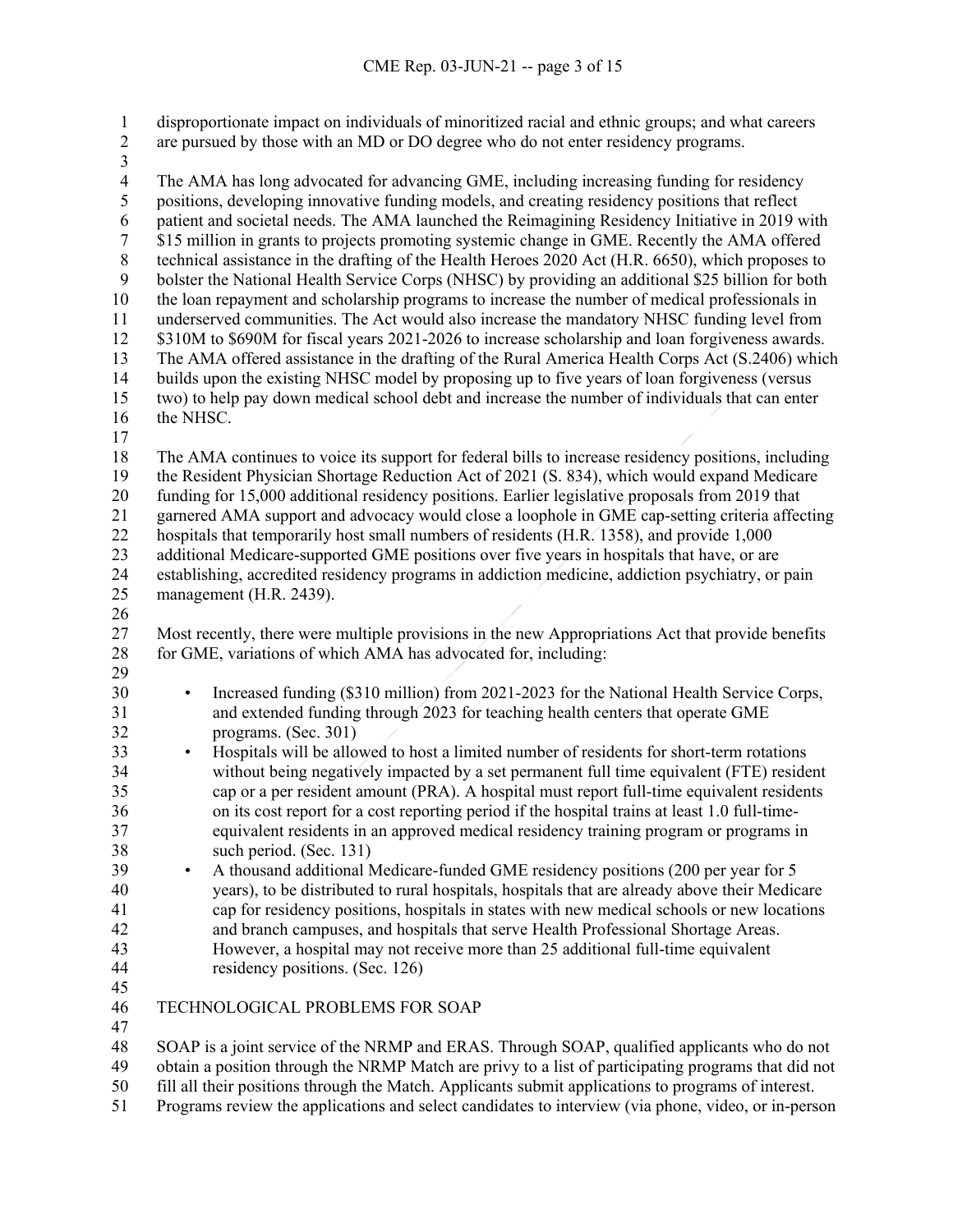if local), and positions are then offered to successful applicants. This occurs over a compressed 2 timeframe, with three rounds over two days.

 $\frac{3}{4}$ In 2019 the ERAS system experienced technical issues during the SOAP process, which affected<br>5 applicants and program directors. The system was taken offline to correct the problem, resulting is applicants and program directors. The system was taken offline to correct the problem, resulting in a shortened time frame to complete the process; therefore, the NRMP reduced the number of rounds from three to two. The AAMC conducted an internal root-cause analysis and had an external review completed by an industry expert to evaluate technology and processes. Those reviews identified immediate and long-term steps that were implemented to mitigate future risk and  $10$  to improve systems and operations.<sup>1</sup> Similar technical issues also occurred during the first day of the SOAP process in 2021. The cause of these issues was not known at the time this report was prepared, but the AAMC has apologized for the situation and promised another thorough investigation to understand the poor performance and identify and implement solutions to improve the process. The Council on Medical Education will continue to monitor the situation. Typically, around 600 U.S. MD seniors are without a position at the conclusion of SOAP. In 2019, there were 623 without a position versus 620 in 2018. In 2020, there were 522. Overall, all applicants accepted offers with roughly the same frequency: the percent of offers accepted was 19 64.1 in [2](#page-15-1)018, 62.5 in 2019, and 61.8 in 2020.<sup>2,[3,](#page-15-2)[4](#page-15-3)</sup> Data from the 2021 Match were not available at the time this report was prepared. Although the compressed schedule caused additional anxiety during a period that is normally stressful, the resulting proportions of applicants with positions are much the same. However, the NRMP has become concerned that in the past few years there has been a decrease in the number of SOAP-eligible applicants at the conclusion of the Match, compared to an increasing number of unfilled positions placed in SOAP, and an increasing number of unfilled positions at the end of SOAP. Coupled with the uncertainty surrounding the upcoming application and match season due to the COVID-19 pandemic, the NRMP has decided to add an 27 additional, fourth offer round to the SOAP process.<sup>[5](#page-15-4)</sup> 

## EFFECTIVE STRATEGIES FOR APPLYING AND MATCHING

 The AAMC has numerous tools and informational guides developed to help students select a specialty and then apply to, interview with, and rank programs, all through the CiM website [\(https://www.aamc.org/cim/\)](https://www.aamc.org/cim/). Users of most CiM material need a subscription. Students of U.S. MD-granting schools have a subscription through their schools as a result of their school's membership in the AAMC. Students of DO-granting schools and international medical students may have subscriptions through their schools or may need to purchase an individual subscription for \$75. Medical school advisers also have access to CiM material.

 The AAMC launched the Apply Smart website in 2016 to assist students in determining the optimal number of residency programs to which they should apply. The website provides information on the relationship between the number of applications submitted and the likelihood of entry into a residency program, highlighting the point at which the likelihood does not increase as the number of applications increase. Apply Smart also provides ranges of United States Medical 44 Licensing Examination<sup>®</sup> (USMLE<sup>®</sup>) Step 1 scores as a comparison metric and suggests that 45 students should consider limiting their applications at the point of diminishing returns.<sup>[6](#page-15-5)</sup> Although relatively easy to use and understand, there are some caveats to the tool's utility. The tool relies on USMLE 3-digit Step 1 scores, so students who do not have a Step 1 score, e.g., some students at DO-granting medical schools, will not find the tool useful. Future use of the tool when Step 1 results are reported as pass/fail (proposed to occur in January 2022) will also be in doubt, unless another valid metric is provided. Further, the tool's methodology has been questioned, in that the data uses the number of applications submitted through ERAS, which does not distinguish between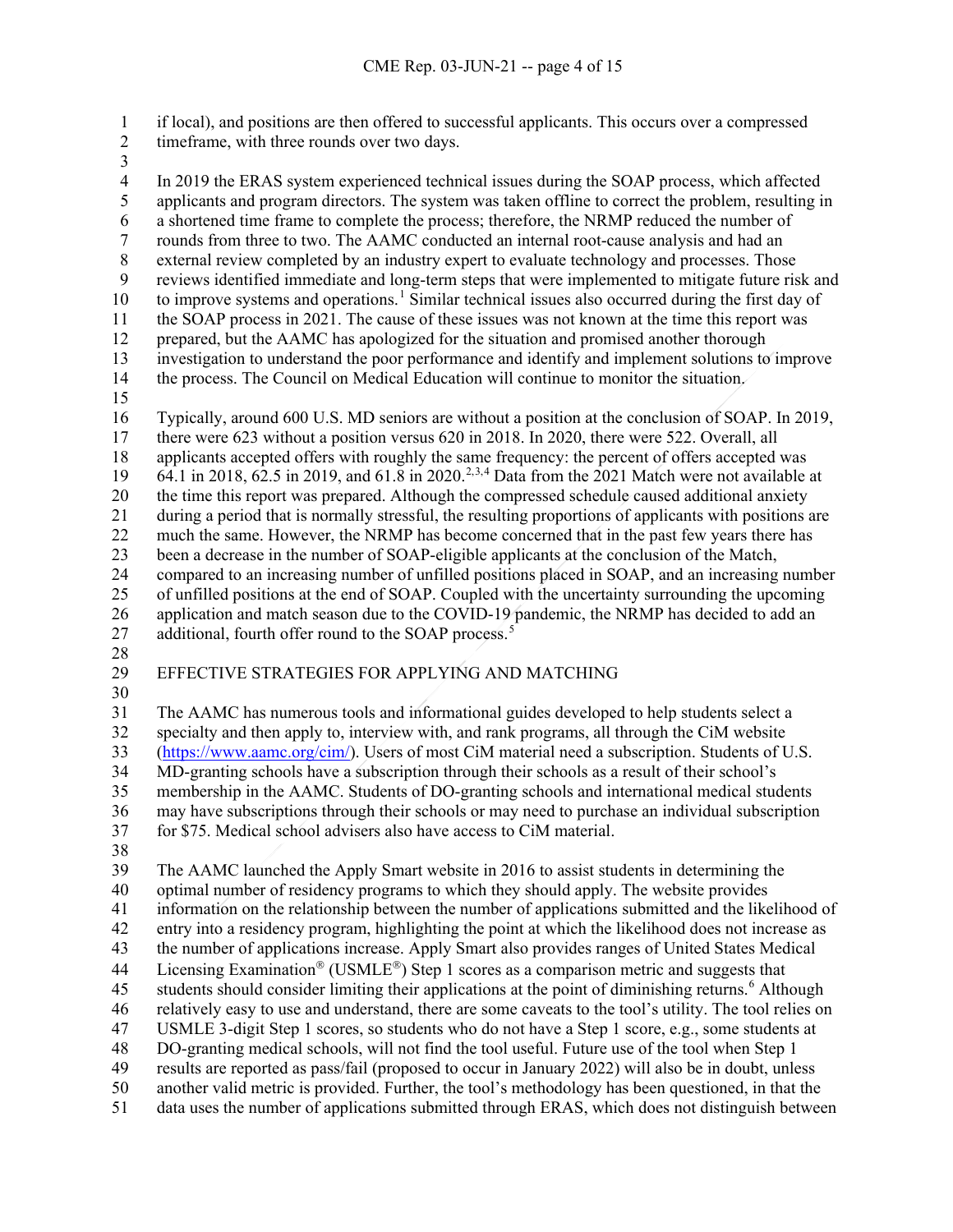preferred specialties and backup specialties. Therefore, for example, a student may submit 10

applications to a specialty that is not the preferred one and ultimately choose not to enter it. This

datapoint will contribute to a low likelihood of entering that specialty with only 10 applications.<sup>[7](#page-15-6)</sup><br>4 One suggestion is to pair ERAS applications data with interviews offered data, which, with the

4 One suggestion is to pair ERAS applications data with interviews offered data, which, with the support of residency programs, is available through ERAS, thus creating a probability that a giv support of residency programs, is available through ERAS, thus creating a probability that a given

6 number of applications results in an interview offer. Also suggested is pairing ERAS application<br>data with NRMP data, to filter preferred specialties from backup specialties.<sup>7</sup> data with NRMP data, to filter preferred specialties from backup specialties.<sup>7</sup>

8<br>9 The AAMC has also developed the Residency Explorer tool, which uses Step 1 scores as well as Step 2CK and COMLEX-USA Level 1 and Level 2-CE scores. Offered free to U.S. medical and international students, Residency Explorer has benefited by creating a consortium of data providers. Users create a profile based on their test scores and academic achievements, and Residency Explorer will provide a list of programs in a chosen specialty with statistics on current and recent residents. Users can then compare where they stand in relation to matched residents at a given program. In addition, other characteristics about the program are provided for students to consider. Programs that have few residents or have been accredited for only a few years will not have test score information available and may also have few program characteristics to report. As with the Apply Smart tool, Step 1 three-digit scores will not be available once score reporting transitions to pass/fail; therefore, students of MD-granting schools will have one less metric.

The NRMP produces several reports that can be helpful in guiding applicants' decision-making.

 The "Results from the Program Director Survey" describes what factors are considered by program directors, as well as their importance, when deciding which applicants to interview, and then the same for deciding how to rank applicants. The report is broken down by specialty. Unfortunately, 25 the response rate by program directors to this survey is low, averaging 1[8](#page-15-7) percent in 2019. Similarly, the NRMP surveys applicants and asks about the program characteristics that influenced

both application and ranking choices as well as the relative importance of those characteristics. In

the "Results of the 2019 NRMP Applicant Survey by Preferred Specialty and Applicant Type"

report, applying, interviewing, and ranking behavior is available by whether the applicant

successfully matched or not. These data are also available by specialty. This report has a response

31 rate of 42.3 percent, and specialties with fewer than 50 respondents are excluded.<sup>[9](#page-15-8)</sup>

 More data on applicant characteristics and applying, interviewing, ranking, and matching success 34 are available in the Charting Outcomes in the Match reports, available for U.S. MD seniors, <sup>[10](#page-15-9)</sup> U.S. DO seniors,<sup>[11](#page-15-10)</sup> and graduates of international medical schools (IMGs).<sup>[12](#page-15-11)</sup> All data are self-reported, with the exception of match data. These reports are also segmented into specialties. In addition, the NRMP used 2018 match data to create an interactive tool, the Interactive Charting Outcomes in the Match, which allows users to enter their own values, such as number of publications, and assess the 39 percentage of applicants who matched or did not match, by Step 1 or Level 1 score range.<sup>[13](#page-15-12)</sup> Given the similarity to Residency Explorer, the NRMP has not further developed the interactive charts and collaborates with the AAMC on Residency Explorer.

 The AMA provides general guidance offered by experts in the field on choosing a specialty and effective applying and matching strategies, most of which can be found on the AMA website ("The

Match journey made simple," at [https://www.ama-assn.org/residents-students/match/match-](https://www.ama-assn.org/residents-students/match/match-journey-made-simple)

[journey-made-simple\)](https://www.ama-assn.org/residents-students/match/match-journey-made-simple). The AMA has also developed a new residency calculator tool to help

students estimate the costs of applying to programs [\(https://freidaresidencycalculator.com/\)](https://freidaresidencycalculator.com/).

Aside from the AAMC and the AMA, other websites provide advice on residency program

applications and interviews. Many of these are geared in particular to IMGs, but not always, and

may charge a fee for assistance. Specialty societies also present information on program locations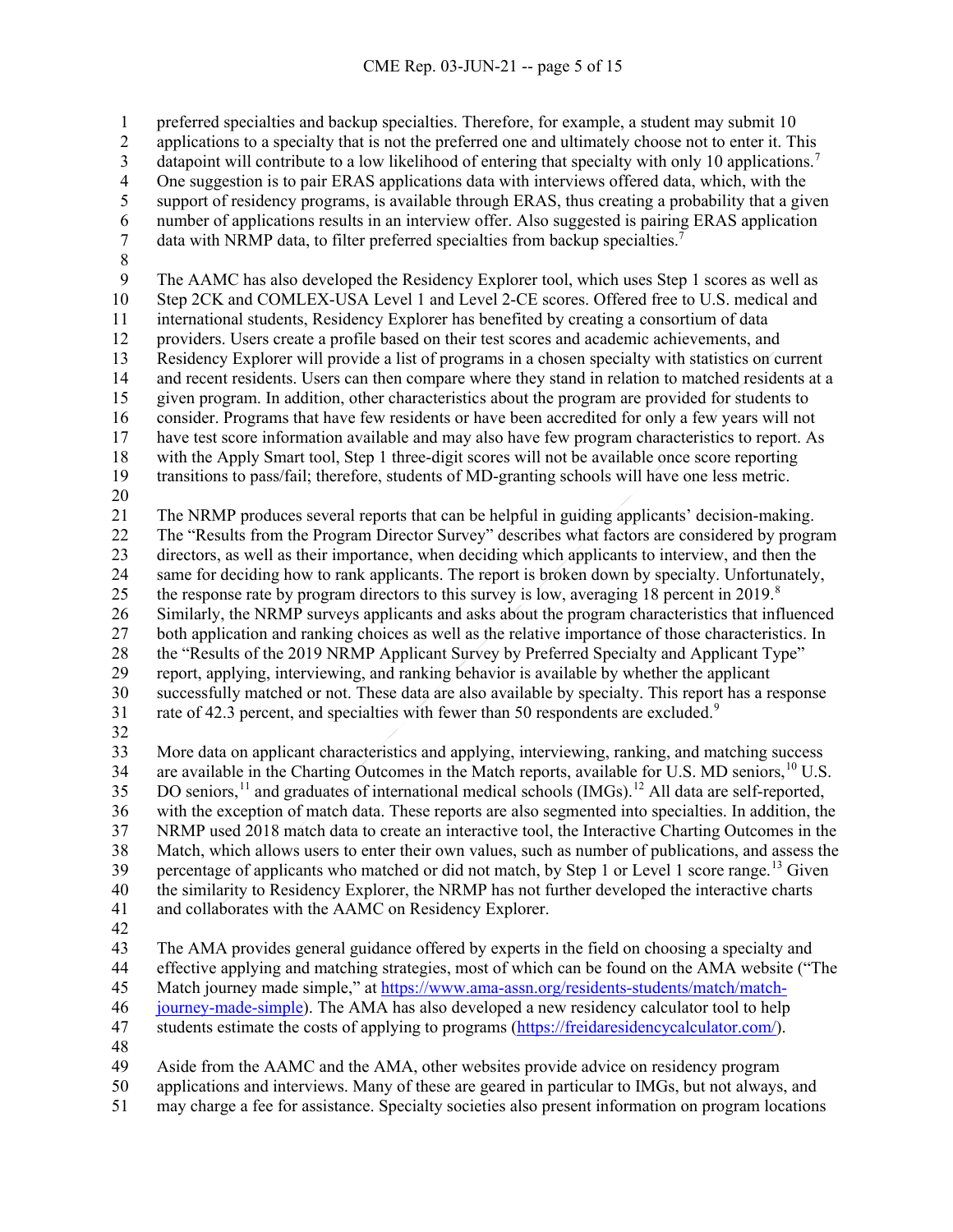and characteristics and advice on how to apply to programs in the specialty, such as family medicine [\(https://www.aafp.org/medical-school-residency/residency/process.html\)](https://www.aafp.org/medical-school-residency/residency/process.html).

 $\frac{3}{4}$ 4 Finally, U.S. medical schools have dedicated staff that are eager to help students successfully<br>5 match into residency programs, providing accessible online advice as well as personal counse match into residency programs, providing accessible online advice as well as personal counseling. 6 The most commonly reported reason why a student does not successfully match is that the student's academic performance (e.g., clinical grades) and/or USMLE scores are below the student's academic performance (e.g., clinical grades) and/or USMLE scores are below the norm for the desired specialty. Other commonly cited reasons are 1) applications in a single specialty, 2) lack of a backup plan, and 3) application to too few programs. These issues could be mitigated with advice, but some advisers report that some students do not make themselves available for career counseling.<sup>[14](#page-15-13)</sup> 

*Pilots for 2021*

 The Otolaryngology Program Directors Organization, the Society of University Otolaryngologists, and the Association of Academic Departments in Otolaryngology created a voluntary signal preference program in advance of the 2021 match, modeled after the preference signaling program developed by the American Economic Association (AEA) to facilitate interview offers for economics graduate students. In the AEA model, students can send signals to up to two employers to indicate their interest in receiving an interview. Signals were found to increase probability of interviews, especially for niche scenarios (e.g., an applicant whose academic and personal background is limited to a single state or region may be viewed as unlikely to move to a different geographic region and therefore an interview may not be offered despite excellent qualifications of the applicant. A signal in this scenario changes the program's erroneous perception of applicant disinterest). The otolaryngology pilot allows applicants to signal up to 5 programs. The signals will be sent to participating programs around the time programs download applications from ERAS. Participating programs are advised to consider signals of interest as one factor in a holistic review of all applications and should not rely on signals to screen applications. In addition, programs should expect many non-signaled applications from interested and highly qualified applicants. Applicants were instructed not to signal their home institution or any programs at which they have completed a clinical subinternship in the current calendar year, and programs were advised not to expect to receive a signal from applicants in these scenarios.<sup>[15](#page-15-14)</sup> Examining ERAS data does not suggest a reduction in the number of applications per applicant to otolaryngology programs compared to previous years.<sup>[16](#page-15-15)</sup> It is not known publicly at this time how many programs and applicants participated in the pilot.

 The Association of Professors of Gynecology and Obstetrics and the Council on Resident Education in Obstetrics and Gynecology have created the "Right Resident, Right Program, Ready Day One" pilot program for the obstetrics and gynecology specialty. The program received a \$1.75M grant from the AMA's Reimagining Residency Initiative. Aspects of the program include a uniform application deadline date across all programs, limiting interview invitations to the number of interview slots available, allowing a minimum of 72 hours for applicants to respond to an interview invitation, and providing interview status (invited, waitlisted, or rejected) to all applicants 44 by November 22, 2020.<sup>[17](#page-15-16)</sup> In addition, the pilot program will develop an applicant compatibility index mobile device application that facilitates alignment between applicants' profiles and residency program offerings, and develop additional application review metrics for programs to use in screening. The goal is to increase transparency and efficiency in the process to reduce costs and 48 anxiety and ultimately to increase individuals' success in training.<sup>[18](#page-15-17)</sup>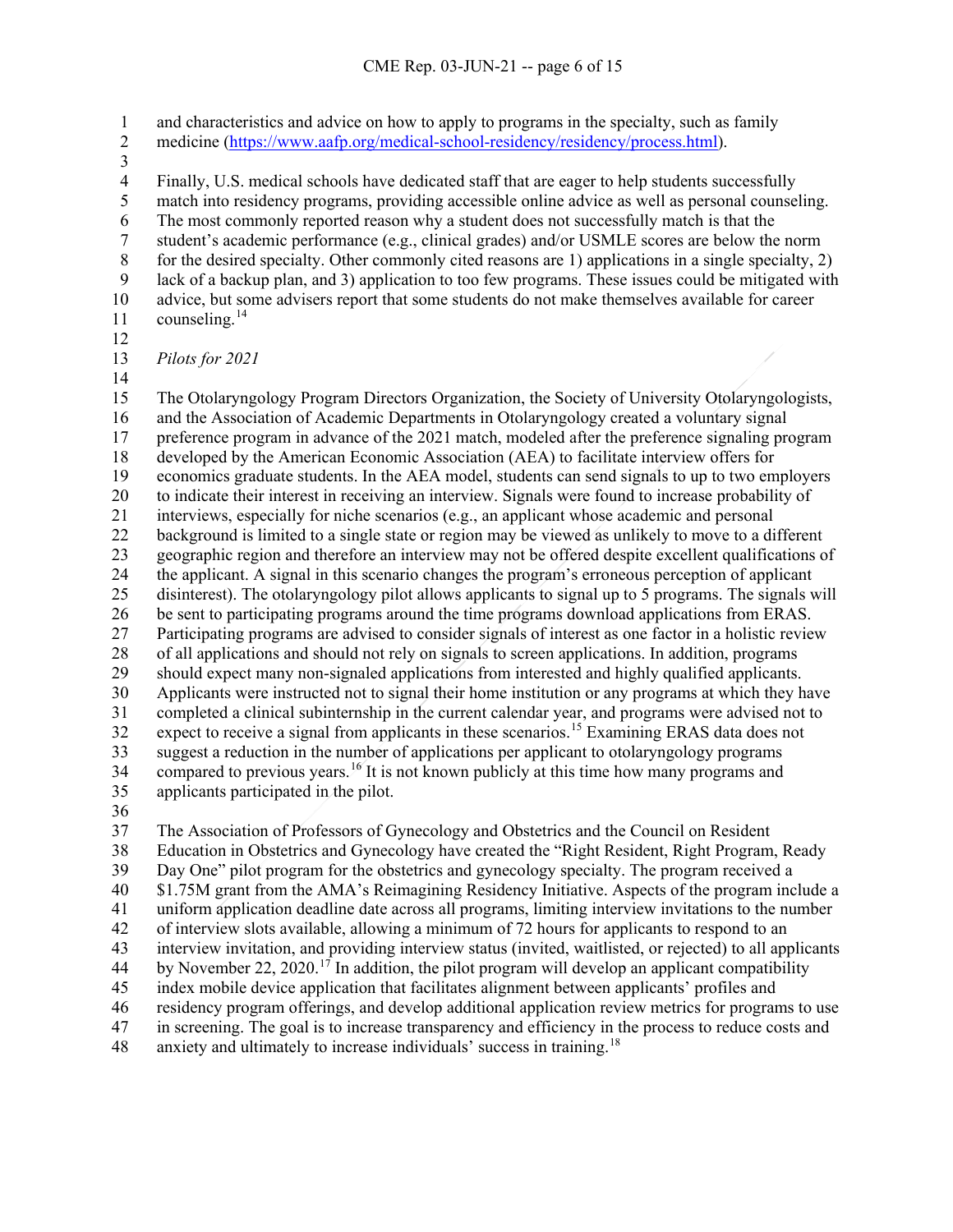# CURRENT AMA POLICY

AMA policies related to this topic are listed in the Appendix.

 $\frac{4}{5}$ 

 $\frac{2}{3}$ 

SUMMARY AND RECOMMENDATIONS

6<br>7 7 Resolution 304-I-19 contained a wide variety of requests for action, including some in which the<br>8 AMA is currently engaged. The AMA continues to advocate for an increase in GME positions, AMA is currently engaged. The AMA continues to advocate for an increase in GME positions, innovative models of GME training, and greater accountability overall in the funding for and outcomes of GME. The AMA has studied the causes of failures to match into a residency program—as have many medical education stakeholders—and has made resources available to students that can reduce the risk of failure (again, as have many medical education stakeholders). Other actions requested in the resolution are already reflected in material and tools prepared by the AAMC and NRMP. This information, however, is not all in one location. Furthermore, availability and ease of access to known successful strategies will not help applicants who do not avail themselves of advice that runs counter to their own sense of identity as a practitioner of a particular specialty.

 Current proposals in the literature to improve the process of applying to, interviewing with, and matching to residency programs include, among many, signaling program preference in the 21 application,<sup>[19](#page-15-18)</sup> multi-phase matches,  $20,21$  $20,21$  and capping the number of applications so that each applicant can be considered more holistically.<sup>22</sup> The recent decisions of the Federation of State Medical Boards and the National Board of Medical Examiners, and the National Board of Osteopathic Medical Examiners, to report results of the USMLE Step 1 and the COMLEX-USA Level 1 examinations, respectively, as pass/fail rather than a three-digit score will remove metrics relied on by many individual program directors and application tools as a measure easily obtained and understood, although questionable in its ability to predict clinical performance. The application and interview season for the 2021 Match presented its own challenges, as programs were encouraged to interview applicants through video to reduce exposure to COVID-19. Few programs are experienced using virtual interviews, and most that have, have used them as adjunct to inperson interviews.[23](#page-15-22) Programs were also encouraged to provide more information on the type of resident they are looking for, beyond academic statistics and overused adjectives. This is essential insight for students, who need to know when making their decisions to apply as to how well they would fit a given program.

 Movement is afoot to revise the current system for program application, interviewing, and matching. In the interim, key stakeholder organizations, like the NRMP and AAMC, can consolidate information that can assist students and their advisers to create effective application strategies. Those applicants without an adviser should also have easy access to such information. All applicants, however, will need to use this information rationally if the desire is to successfully match to a program without unnecessary financial cost.

 The Council on Medical Education therefore recommends that the following recommendations be adopted in lieu of Resolution 304-I-19 and the remainder of this report be filed:

 1. That our AMA reaffirm Policies D-310.977, "National Resident Matching Program Reform," H-200.954, "US Physician Shortage," and D-305.967, "The Preservation, Stability and Expansion of Full Funding for Graduate Medical Education." (Reaffirm HOD Policy)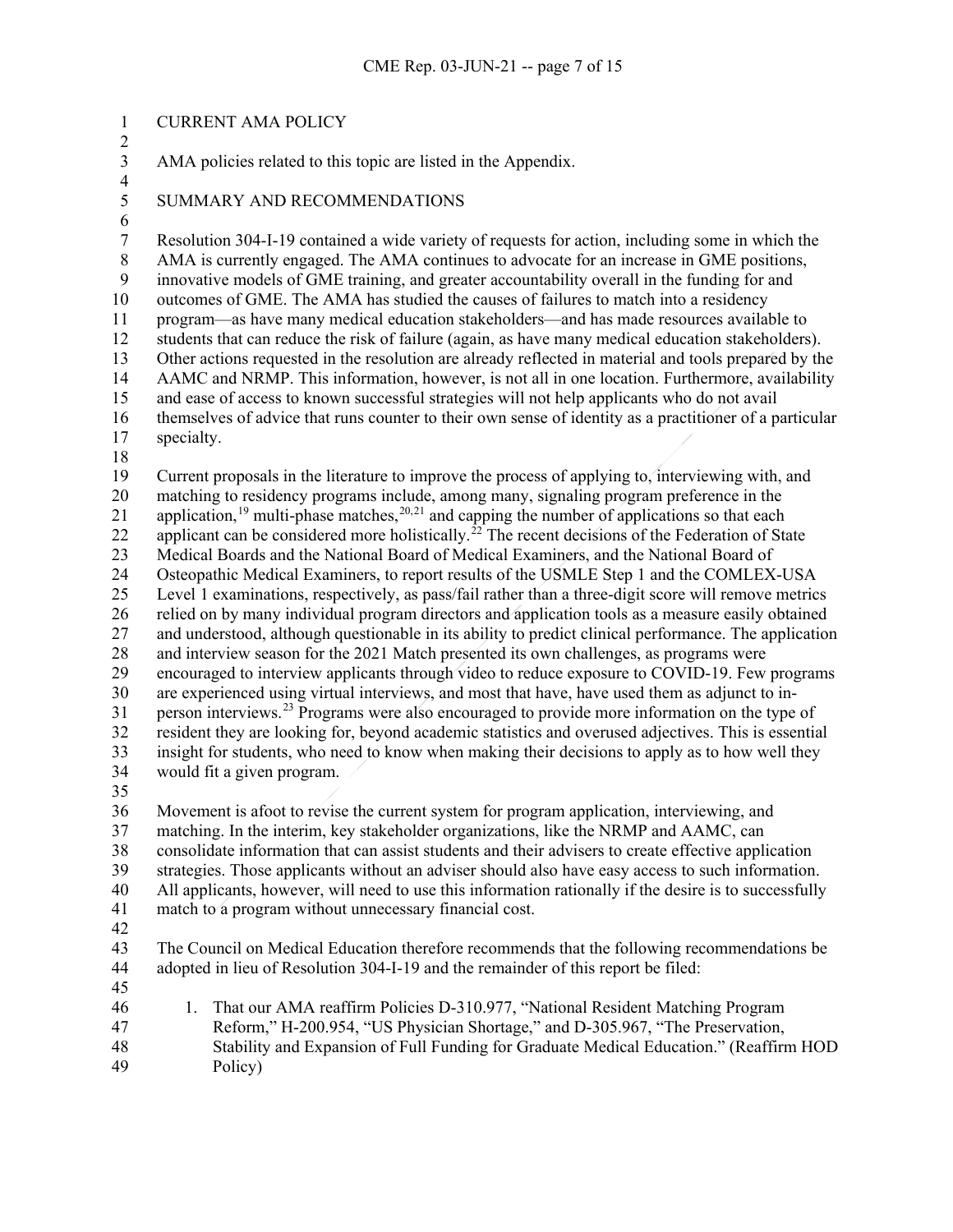1 2. That our AMA encourage the Association of American Medical Colleges, American <br>2 Sessociation of Colleges of Osteopathic Medicine, National Resident Matching Progra 2 Association of Colleges of Osteopathic Medicine, National Resident Matching Program,<br>3 and other key stakeholders to jointly create a no-fee, easily accessible clearinghouse of 3 and other key stakeholders to jointly create a no-fee, easily accessible clearinghouse of reliable and valid advice and tools for residency program applicants seeking cost-effecti 4 reliable and valid advice and tools for residency program applicants seeking cost-effective<br>5 methods for applying to and successfully matching into residency. (Directive to Take 5 methods for applying to and successfully matching into residency. (Directive to Take Action) Action)

Fiscal note: \$1,000.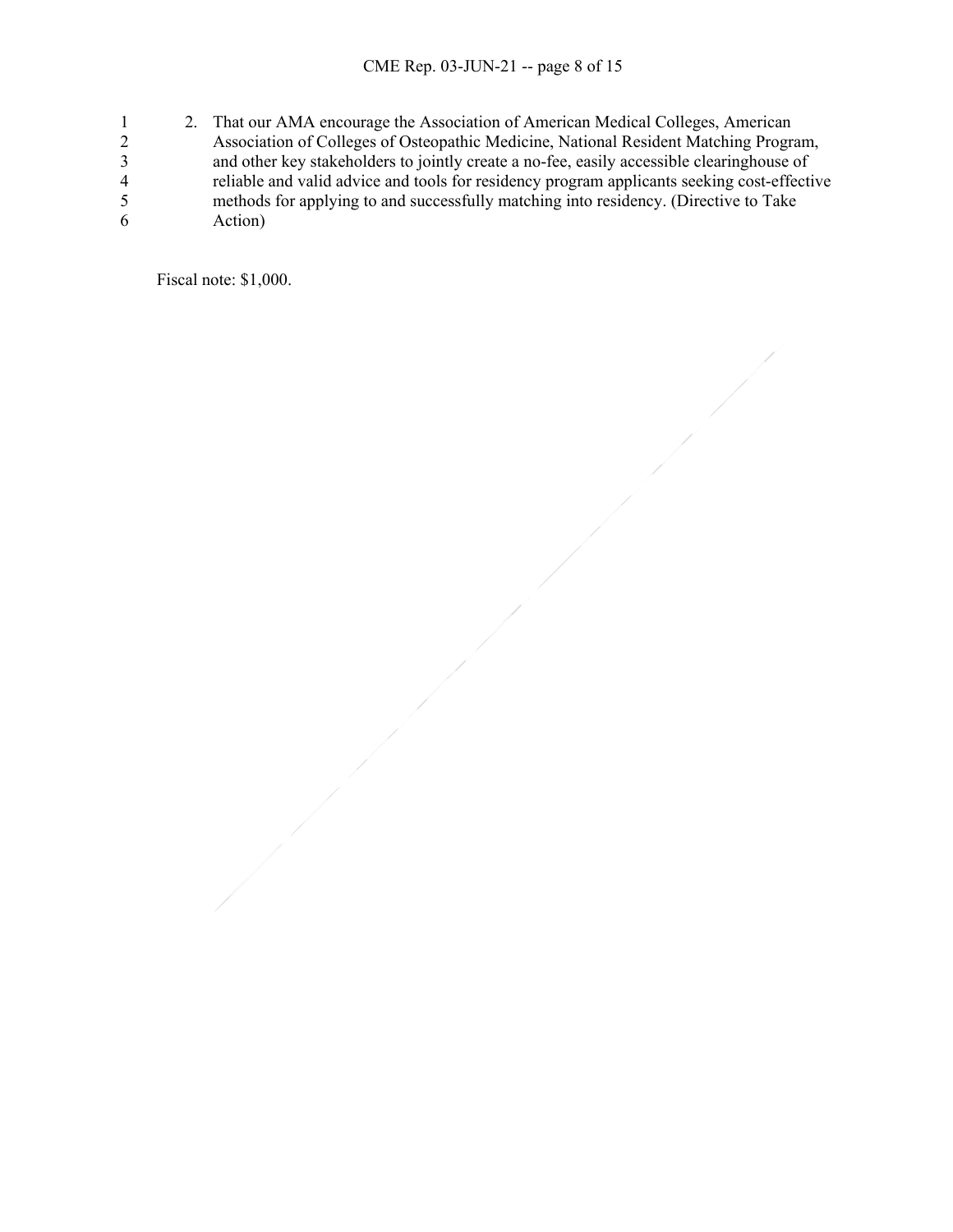#### APPENDIX: RELEVANT AMA POLICY

*D-310.977, "National Resident Matching Program Reform"* 

#### Our AMA:

(1) will work with the National Resident Matching Program to develop and distribute educational programs to better inform applicants about the NRMP matching process;

(2) will actively participate in the evaluation of, and provide timely comments about, all proposals to modify the NRMP Match;

(3) will request that the NRMP explore the possibility of including the Osteopathic Match in the NRMP Match;

(4) will continue to review the NRMP's policies and procedures and make recommendations for improvements as the need arises;

(5) will work with the Accreditation Council for Graduate Medical Education and other appropriate agencies to assure that the terms of employment for resident physicians are fair and equitable and reflect the unique and extensive amount of education and experience acquired by physicians; (6) does not support the current the "All-In" policy for the Main Residency Match to the extent that it eliminates flexibility within the match process;

(7) will work with the NRMP, and other residency match programs, in revising Match policy, including the secondary match or scramble process to create more standardized rules for all candidates including application timelines and requirements;

(8) will work with the NRMP and other external bodies to develop mechanisms that limit disparities within the residency application process and allow both flexibility and standard rules for applicant;

(9) encourages the National Resident Matching Program to study and publish the effects of implementation of the Supplemental Offer and Acceptance Program on the number of residency spots not filled through the Main Residency Match and include stratified analysis by specialty and other relevant areas;

(10) will work with the National Resident Matching Program (NRMP) and Accreditation Council for Graduate Medical Education (ACGME) to evaluate the challenges in moving from a time-based education framework toward a competency-based system, including: a) analysis of time-based implications of the ACGME milestones for residency programs; b) the impact on the NRMP and entry into residency programs if medical education programs offer variable time lengths based on acquisition of competencies; c) the impact on financial aid for medical students with variable time lengths of medical education programs; d) the implications for interprofessional education and rewarding teamwork; and e) the implications for residents and students who achieve milestones earlier or later than their peers;

(11) will work with the Association of American Medical Colleges (AAMC), American Osteopathic Association (AOA), American Association of Colleges of Osteopathic Medicine (AACOM), and National Resident Matching Program (NRMP) to evaluate the current available data or propose new studies that would help us learn how many students graduating from US medical schools each year do not enter into a US residency program; how many never enter into a US residency program; whether there is disproportionate impact on individuals of minority racial and ethnic groups; and what careers are pursued by those with an MD or DO degree who do not enter residency programs;

(12) will work with the AAMC, AOA, AACOM and appropriate licensing boards to study whether US medical school graduates and international medical graduates who do not enter residency programs may be able to serve unmet national health care needs;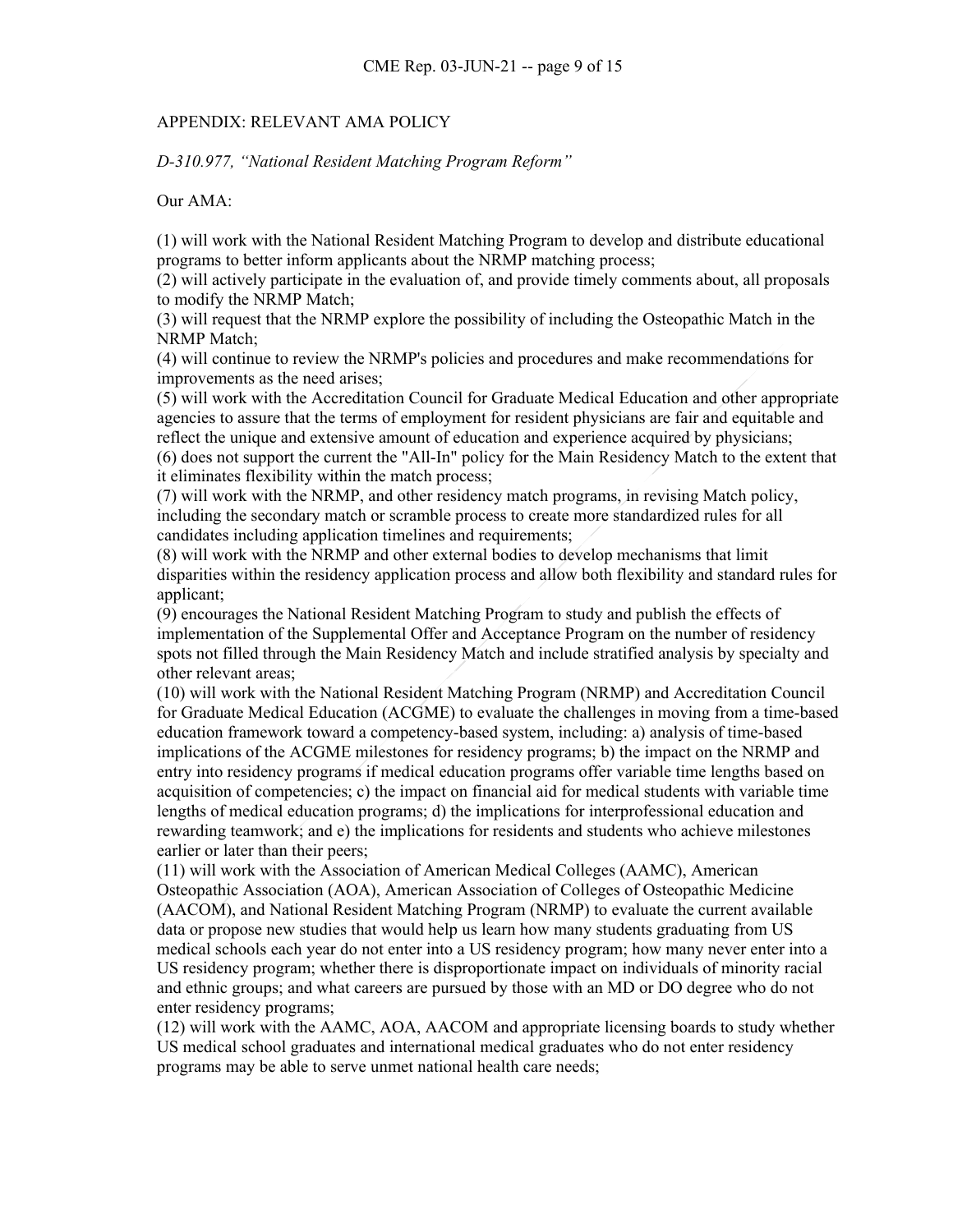(13) will work with the AAMC, AOA, AACOM and the NRMP to evaluate the feasibility of a national tracking system for US medical students who do not initially match into a categorical residency program;

(14) will discuss with the National Resident Matching Program, Association of American Medical Colleges, American Osteopathic Association, Liaison Committee on Medical Education, Accreditation Council for Graduate Medical Education, and other interested bodies potential pathways for reengagement in medicine following an unsuccessful match and report back on the results of those discussions;

(15) encourages the Association of American Medical Colleges to work with U.S. medical schools to identify best practices, including career counseling, used by medical schools to facilitate successful matches for medical school seniors, and reduce the number who do not match; (16) supports the movement toward a unified and standardized residency application and match system for all non-military residencies; and

(17) encourages the Educational Commission for Foreign Medical Graduates (ECFMG) and other interested stakeholders to study the personal and financial consequences of ECFMG-certified U.S. IMGs who do not match in the National Resident Matching Program and are therefore unable to get a residency or practice medicine.

# *H-200.954, "US Physician Shortage"*

Our AMA:

(1) explicitly recognizes the existing shortage of physicians in many specialties and areas of the US;

(2) supports efforts to quantify the geographic maldistribution and physician shortage in many specialties;

(3) supports current programs to alleviate the shortages in many specialties and the maldistribution of physicians in the US;

(4) encourages medical schools and residency programs to consider developing admissions policies and practices and targeted educational efforts aimed at attracting physicians to practice in underserved areas and to provide care to underserved populations;

(5) encourages medical schools and residency programs to continue to provide courses, clerkships, and longitudinal experiences in rural and other underserved areas as a means to support educational program objectives and to influence choice of graduates' practice locations;

(6) encourages medical schools to include criteria and processes in admission of medical students that are predictive of graduates' eventual practice in underserved areas and with underserved populations;

(7) will continue to advocate for funding from public and private payers for educational programs that provide experiences for medical students in rural and other underserved areas;

(8) will continue to advocate for funding from all payers (public and private sector) to increase the number of graduate medical education positions in specialties leading to first certification;

(9) will work with other groups to explore additional innovative strategies for funding graduate medical education positions, including positions tied to geographic or specialty need;

(10) continues to work with the Association of American Medical Colleges (AAMC) and other relevant groups to monitor the outcomes of the National Resident Matching Program; and

(11) continues to work with the AAMC and other relevant groups to develop strategies to address the current and potential shortages in clinical training sites for medical students.

(12) will: (a) promote greater awareness and implementation of the Project ECHO (Extension for Community Healthcare Outcomes) and Child Psychiatry Access Project models among academic health centers and community-based primary care physicians; (b) work with stakeholders to identify and mitigate barriers to broader implementation of these models in the United States; and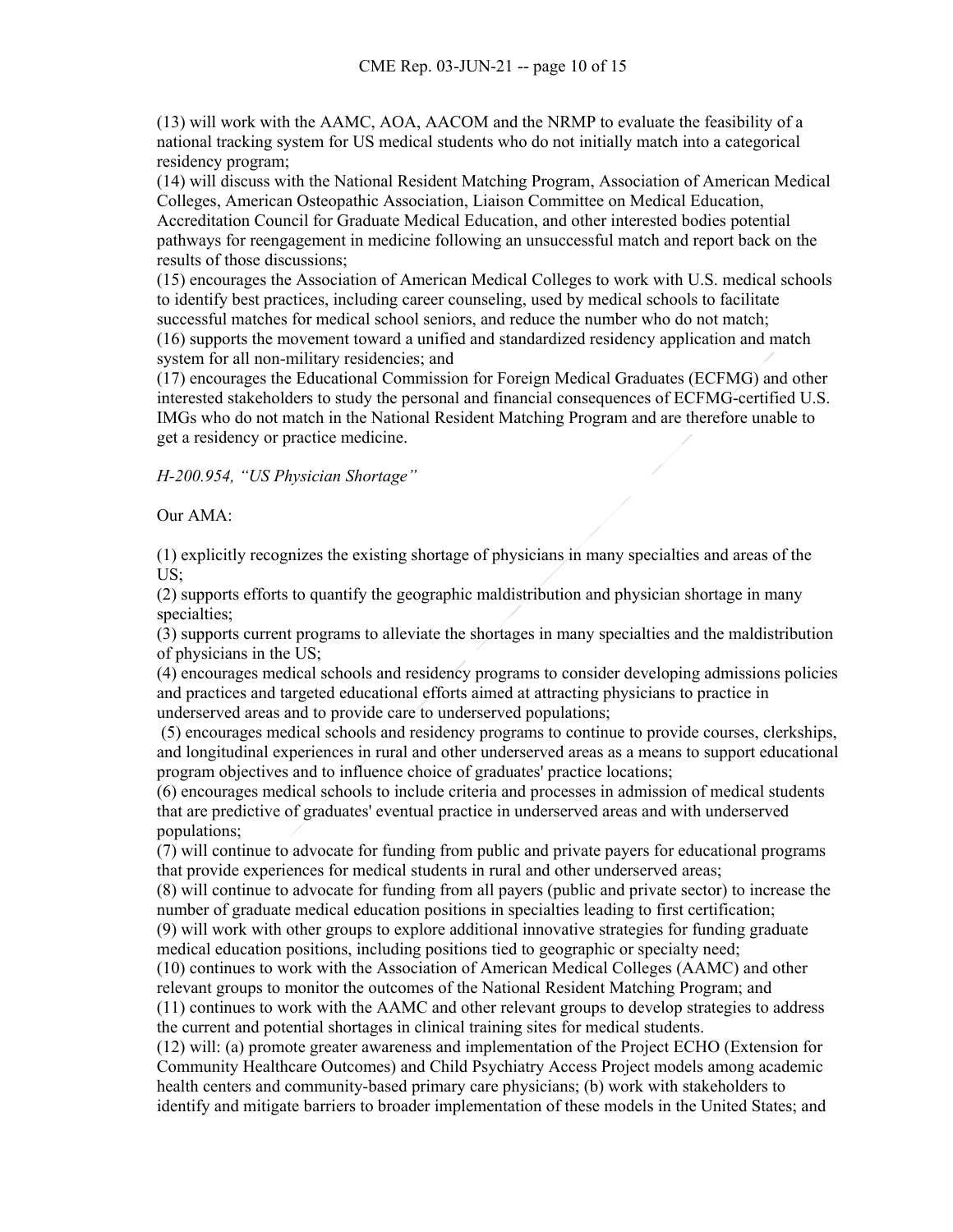(c) monitor whether health care payers offer additional payment or incentive payments for physicians who engage in clinical practice improvement activities as a result of their participation in programs such as Project ECHO and the Child Psychiatry Access Project; and if confirmed, promote awareness of these benefits among physicians.

*D-305.967, "The Preservation, Stability and Expansion of Full Funding for Graduate Medical Education"* 

1. Our AMA will actively collaborate with appropriate stakeholder organizations, (including Association of American Medical Colleges, American Hospital Association, state medical societies, medical specialty societies/associations) to advocate for the preservation, stability and expansion of full funding for the direct and indirect costs of graduate medical education (GME) positions from all existing sources (e.g. Medicare, Medicaid, Veterans Administration, CDC and others).

2. Our AMA will actively advocate for the stable provision of matching federal funds for state Medicaid programs that fund GME positions.

3. Our AMA will actively seek congressional action to remove the caps on Medicare funding of GME positions for resident physicians that were imposed by the Balanced Budget Amendment of 1997 (BBA-1997).

4. Our AMA will strenuously advocate for increasing the number of GME positions to address the future physician workforce needs of the nation.

5. Our AMA will oppose efforts to move federal funding of GME positions to the annual appropriations process that is subject to instability and uncertainty.

6. Our AMA will oppose regulatory and legislative efforts that reduce funding for GME from the full scope of resident educational activities that are designated by residency programs for accreditation and the board certification of their graduates (e.g. didactic teaching, community service, off-site ambulatory rotations, etc.).

7. Our AMA will actively explore additional sources of GME funding and their potential impact on the quality of residency training and on patient care.

8. Our AMA will vigorously advocate for the continued and expanded contribution by all payers for health care (including the federal government, the states, and local and private sources) to fund both the direct and indirect costs of GME.

9. Our AMA will work, in collaboration with other stakeholders, to improve the awareness of the general public that GME is a public good that provides essential services as part of the training process and serves as a necessary component of physician preparation to provide patient care that is safe, effective and of high quality.

10. Our AMA staff and governance will continuously monitor federal, state and private proposals for health care reform for their potential impact on the preservation, stability and expansion of full funding for the direct and indirect costs of GME.

11. Our AMA: (a) recognizes that funding for and distribution of positions for GME are in crisis in the United States and that meaningful and comprehensive reform is urgently needed; (b) will immediately work with Congress to expand medical residencies in a balanced fashion based on expected specialty needs throughout our nation to produce a geographically distributed and appropriately sized physician workforce; and to make increasing support and funding for GME programs and residencies a top priority of the AMA in its national political agenda; and (c) will continue to work closely with the Accreditation Council for Graduate Medical Education, Association of American Medical Colleges, American Osteopathic Association, and other key stakeholders to raise awareness among policymakers and the public about the importance of expanded GME funding to meet the nation's current and anticipated medical workforce needs. 12. Our AMA will collaborate with other organizations to explore evidence-based approaches to quality and accountability in residency education to support enhanced funding of GME.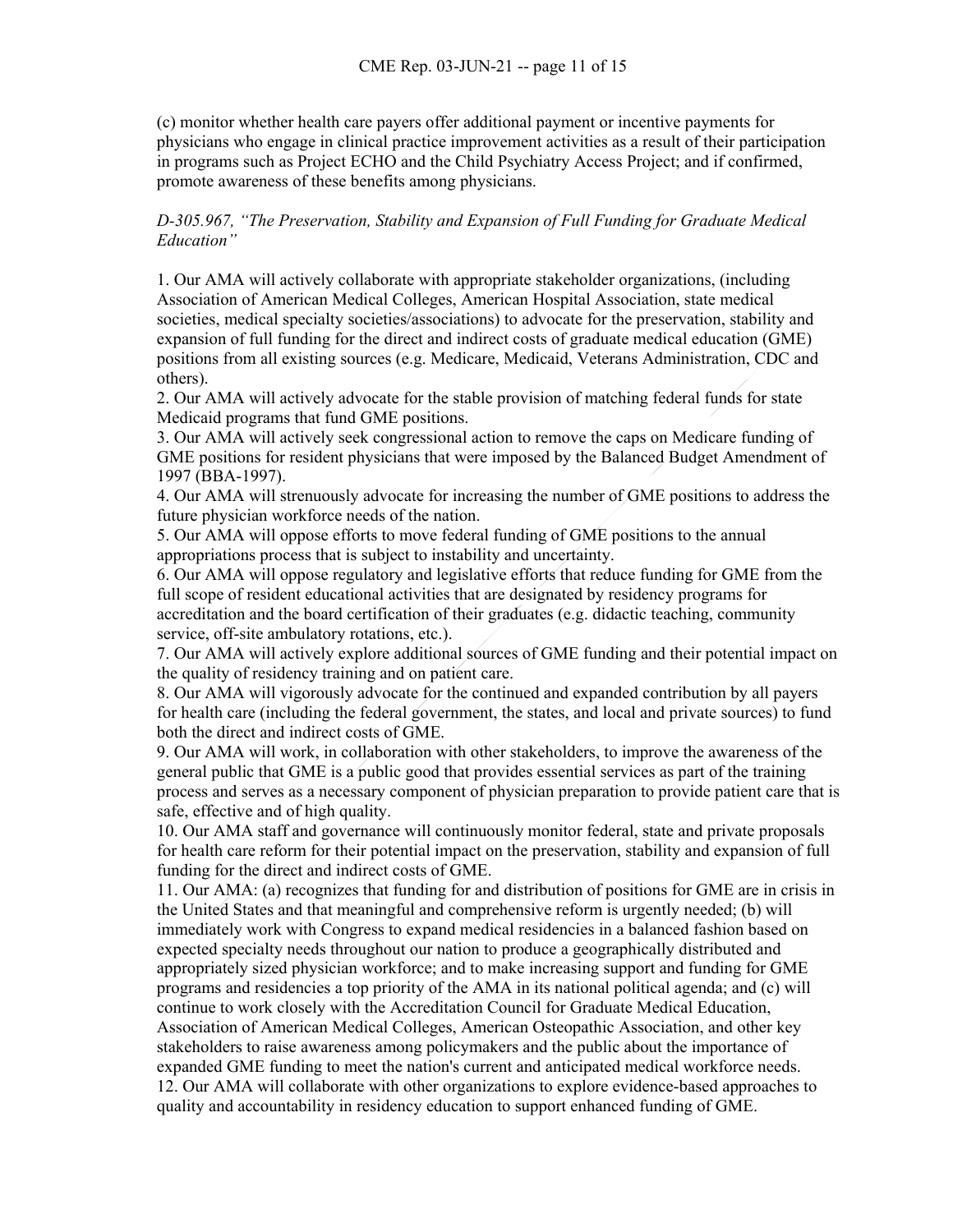13. Our AMA will continue to strongly advocate that Congress fund additional graduate medical education (GME) positions for the most critical workforce needs, especially considering the current and worsening maldistribution of physicians.

14. Our AMA will advocate that the Centers for Medicare and Medicaid Services allow for rural and other underserved rotations in Accreditation Council for Graduate Medical Education (ACGME)-accredited residency programs, in disciplines of particular local/regional need, to occur in the offices of physicians who meet the qualifications for adjunct faculty of the residency program's sponsoring institution.

15. Our AMA encourages the ACGME to reduce barriers to rural and other underserved community experiences for graduate medical education programs that choose to provide such training, by adjusting as needed its program requirements, such as continuity requirements or limitations on time spent away from the primary residency site.

16. Our AMA encourages the ACGME and the American Osteopathic Association (AOA) to continue to develop and disseminate innovative methods of training physicians efficiently that foster the skills and inclinations to practice in a health care system that rewards team-based care and social accountability.

17. Our AMA will work with interested state and national medical specialty societies and other appropriate stakeholders to share and support legislation to increase GME funding, enabling a state to accomplish one or more of the following: (a) train more physicians to meet state and regional workforce needs; (b) train physicians who will practice in physician shortage/underserved areas; or (c) train physicians in undersupplied specialties and subspecialties in the state/region.

18. Our AMA supports the ongoing efforts by states to identify and address changing physician workforce needs within the GME landscape and continue to broadly advocate for innovative pilot programs that will increase the number of positions and create enhanced accountability of GME programs for quality outcomes.

19. Our AMA will continue to work with stakeholders such as Association of American Medical Colleges (AAMC), ACGME, AOA, American Academy of Family Physicians, American College of Physicians, and other specialty organizations to analyze the changing landscape of future physician workforce needs as well as the number and variety of GME positions necessary to provide that workforce.

20. Our AMA will explore innovative funding models for incremental increases in funded residency positions related to quality of resident education and provision of patient care as evaluated by appropriate medical education organizations such as the Accreditation Council for Graduate Medical Education.

21. Our AMA will utilize its resources to share its content expertise with policymakers and the public to ensure greater awareness of the significant societal value of graduate medical education (GME) in terms of patient care, particularly for underserved and at-risk populations, as well as global health, research and education.

22. Our AMA will advocate for the appropriation of Congressional funding in support of the National Healthcare Workforce Commission, established under section 5101 of the Affordable Care Act, to provide data and healthcare workforce policy and advice to the nation and provide data that support the value of GME to the nation.

23. Our AMA supports recommendations to increase the accountability for and transparency of GME funding and continue to monitor data and peer-reviewed studies that contribute to further assess the value of GME.

24. Our AMA will explore various models of all-payer funding for GME, especially as the Institute of Medicine (now a program unit of the National Academy of Medicine) did not examine those options in its 2014 report on GME governance and financing.

25. Our AMA encourages organizations with successful existing models to publicize and share strategies, outcomes and costs.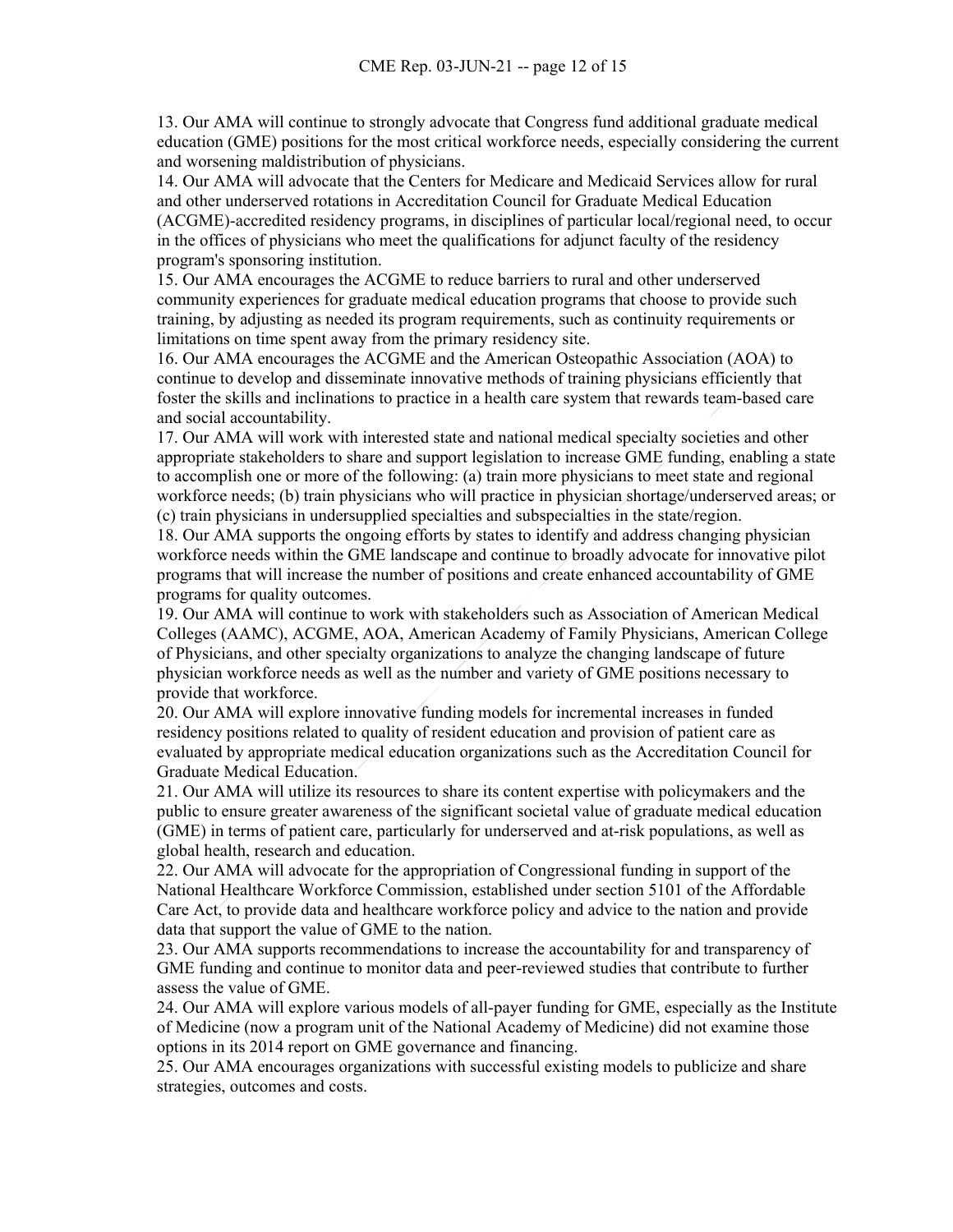26. Our AMA encourages insurance payers and foundations to enter into partnerships with state and local agencies as well as academic medical centers and community hospitals seeking to expand GME.

27. Our AMA will develop, along with other interested stakeholders, a national campaign to educate the public on the definition and importance of graduate medical education, student debt and the state of the medical profession today and in the future.

28. Our AMA will collaborate with other stakeholder organizations to evaluate and work to establish consensus regarding the appropriate economic value of resident and fellow services. 29. Our AMA will monitor ongoing pilots and demonstration projects, and explore the feasibility of broader implementation of proposals that show promise as alternative means for funding physician education and training while providing appropriate compensation for residents and fellows.

30. Our AMA will monitor the status of the House Energy and Commerce Committee's response to public comments solicited regarding the 2014 IOM report, Graduate Medical Education That Meets the Nation's Health Needs, as well as results of ongoing studies, including that requested of the GAO, in order to formulate new advocacy strategy for GME funding, and will report back to the House of Delegates regularly on important changes in the landscape of GME funding.

31. Our AMA will advocate to the Centers for Medicare & Medicaid Services to adopt the concept of "Cap-Flexibility" and allow new and current Graduate Medical Education teaching institutions to extend their cap-building window for up to an additional five years beyond the current window (for a total of up to ten years), giving priority to new residency programs in underserved areas and/or economically depressed areas.

32. Our AMA will: (a) encourage all existing and planned allopathic and osteopathic medical schools to thoroughly research match statistics and other career placement metrics when developing career guidance plans; (b) strongly advocate for and work with legislators, private sector partnerships, and existing and planned osteopathic and allopathic medical schools to create and fund graduate medical education (GME) programs that can accommodate the equivalent number of additional medical school graduates consistent with the workforce needs of our nation; and (c) encourage the Liaison Committee on Medical Education (LCME), the Commission on Osteopathic College Accreditation (COCA), and other accrediting bodies, as part of accreditation of allopathic and osteopathic medical schools, to prospectively and retrospectively monitor medical school graduates' rates of placement into GME as well as GME completion.

33. Our AMA encourages the Secretary of the U.S. Department of Health and Human Services to coordinate with federal agencies that fund GME training to identify and collect information needed to effectively evaluate how hospitals, health systems, and health centers with residency programs are utilizing these financial resources to meet the nation's health care workforce needs. This includes information on payment amounts by the type of training programs supported, resident training costs and revenue generation, output or outcomes related to health workforce planning (i.e., percentage of primary care residents that went on to practice in rural or medically underserved areas), and measures related to resident competency and educational quality offered by GME training programs.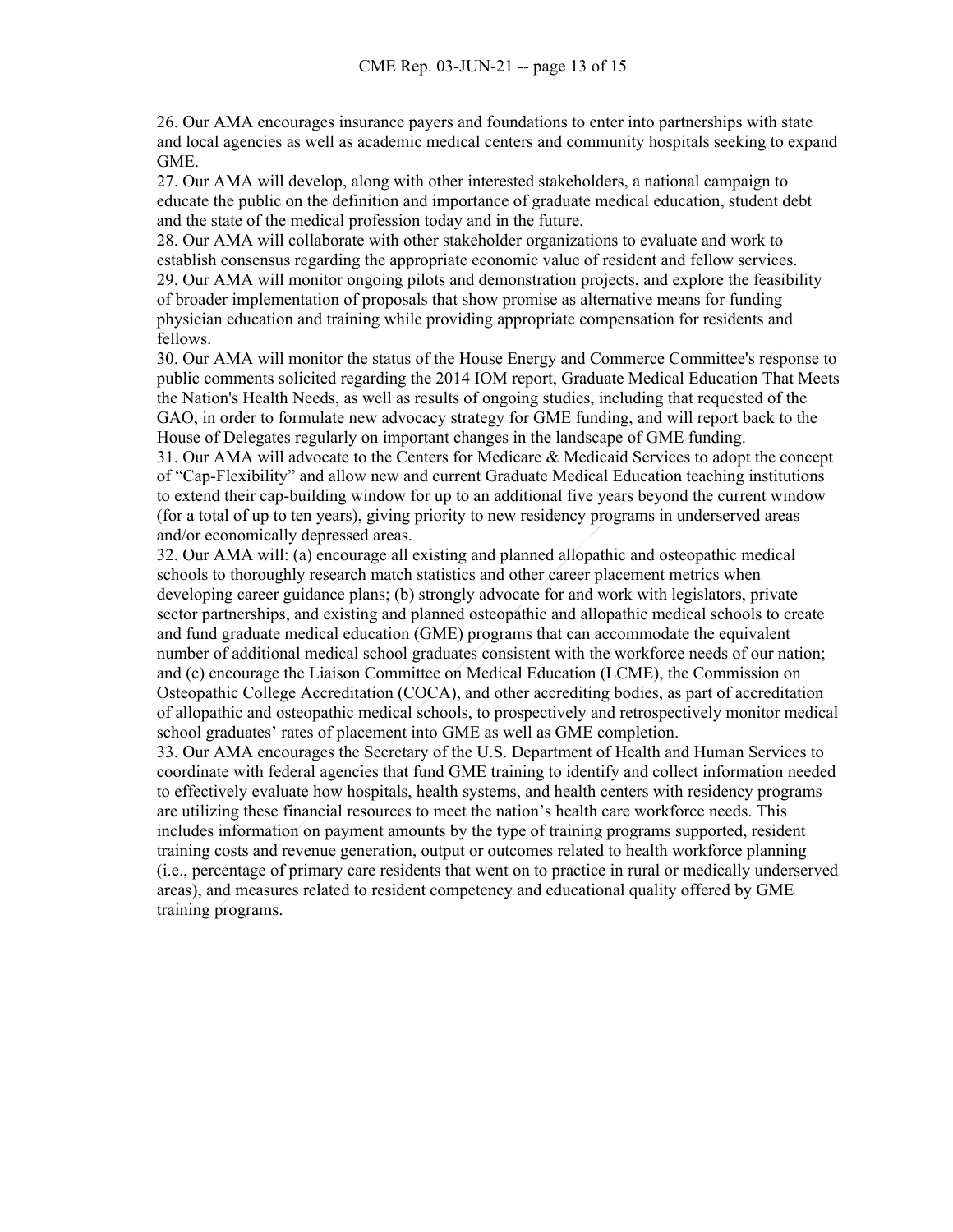#### REFERENCES

<sup>1</sup> Amy Mathias, personal communication. June 2020.

<sup>2</sup> National Resident Matching Program, Results and Data: 2018 Main Residency Match®. National Resident Matching Program, Washington, DC. 2018.

<sup>3</sup> National Resident Matching Program, Results and Data: 2019 Main Residency Match®. National Resident Matching Program, Washington, DC. 2019.

<sup>4</sup> National Resident Matching Program, Results and Data: 2020 Main Residency Match®. National Resident Matching Program, Washington, DC. 2020.

<sup>5</sup> Match Update: Fourth Offer Round Added To The 2021 SOAP Process. .http://www.nrmp.org/soap-fourthround/ Accessed June 26, 2020.

<sup>6</sup> Apply Smart for Residency. [https://students-residents.aamc.org/applying-residency/filteredresult/apply](https://students-residents.aamc.org/applying-residency/filteredresult/apply-smart-data-consider-when-applying-residency/)[smart-data-consider-when-applying-residency/.](https://students-residents.aamc.org/applying-residency/filteredresult/apply-smart-data-consider-when-applying-residency/) Accessed June 16, 2020.

<sup>7</sup> J. Bryan Carmody (2020) Applying Smarter: A Critique of the AAMC Apply Smart Tools. Journal of Graduate Medical Education: February 2020, Vol. 12, No. 1, pp. 10-13. <https://doi.org/10.4300/JGME-D-19-00495.1>

<sup>8</sup> National Resident Matching Program, Data Release and Research Committee: Results of the 2020 NRMP Program Director Survey. National Resident Matching Program, Washington, DC. 2020.

<sup>9</sup> National Resident Matching Program, Data Release and Research Committee: Results of the 2019 NRMP Applicant Survey by Preferred Specialty and Applicant Type. National Resident Matching Program, Washington, DC. 2019.

<sup>10</sup> National Resident Matching Program, Charting Outcomes in the Match: U.S. Allopathic Seniors, 2018. National Resident Matching Program, Washington, DC 2018. [https://mk0nrmp3oyqui6wqfm.kinstacdn.com/wp-content/uploads/2019/10/Charting-Outcomes-in-the-](https://mk0nrmp3oyqui6wqfm.kinstacdn.com/wp-content/uploads/2019/10/Charting-Outcomes-in-the-Match-2018_Seniors-1.pdf)Match-2018 Seniors-1.pdf. Accessed June 16, 2020.

<sup>11</sup> National Resident Matching Program, Charting Outcomes in the Match: Senior Students of U.S. Osteopathic Medical Schools, 2018. National Resident Matching Program, Washington, DC 2018. [https://mk0nrmp3oyqui6wqfm.kinstacdn.com/wp-content/uploads/2018/06/Charting-Outcomes-in-the-](https://mk0nrmp3oyqui6wqfm.kinstacdn.com/wp-content/uploads/2018/06/Charting-Outcomes-in-the-Match-2018-Osteo.pdf)[Match-2018-Osteo.pdf.](https://mk0nrmp3oyqui6wqfm.kinstacdn.com/wp-content/uploads/2018/06/Charting-Outcomes-in-the-Match-2018-Osteo.pdf) Accessed June 16, 2020.

 $12$  National Resident Matching Program, Charting Outcomes in the Match: International Medical Graduates, 2018. National Resident Matching Program, Washington, DC 2018. [https://mk0nrmp3oyqui6wqfm.kinstacdn.com/wp-content/uploads/2018/06/Charting-Outcomes-in-the-](https://mk0nrmp3oyqui6wqfm.kinstacdn.com/wp-content/uploads/2018/06/Charting-Outcomes-in-the-Match-2018-IMGs.pdf)[Match-2018-IMGs.pdf.](https://mk0nrmp3oyqui6wqfm.kinstacdn.com/wp-content/uploads/2018/06/Charting-Outcomes-in-the-Match-2018-IMGs.pdf) Accessed June 16, 2020.

<sup>13</sup> Interactive Charting Outcomes in the Match. [https://www.nrmp.org/interactive-charting-outcomes-in-the](https://www.nrmp.org/interactive-charting-outcomes-in-the-match/#:%7E:text=Interactive%20Charting%20Outcomes%20in%20the%20Match%20has%20been%20built%20using,Charting%20Outcomes%20in%20the%20Match.&text=PDF%20copies%20of%20the%202018,Residency%20Data%20and%20Reports%20page)[match/#:~:text=Interactive%20Charting%20Outcomes%20in%20the%20Match%20has%20been%20built%2](https://www.nrmp.org/interactive-charting-outcomes-in-the-match/#:%7E:text=Interactive%20Charting%20Outcomes%20in%20the%20Match%20has%20been%20built%20using,Charting%20Outcomes%20in%20the%20Match.&text=PDF%20copies%20of%20the%202018,Residency%20Data%20and%20Reports%20page) [0using,Charting%20Outcomes%20in%20the%20Match.&text=PDF%20copies%20of%20the%202018,Resid](https://www.nrmp.org/interactive-charting-outcomes-in-the-match/#:%7E:text=Interactive%20Charting%20Outcomes%20in%20the%20Match%20has%20been%20built%20using,Charting%20Outcomes%20in%20the%20Match.&text=PDF%20copies%20of%20the%202018,Residency%20Data%20and%20Reports%20page) [ency%20Data%20and%20Reports%20page.](https://www.nrmp.org/interactive-charting-outcomes-in-the-match/#:%7E:text=Interactive%20Charting%20Outcomes%20in%20the%20Match%20has%20been%20built%20using,Charting%20Outcomes%20in%20the%20Match.&text=PDF%20copies%20of%20the%202018,Residency%20Data%20and%20Reports%20page) Accessed June 16, 2020.

<sup>14</sup> AMA Council on Medical Education. Report 5-A-17 Options for Unmatched Medical Students.

<sup>15</sup> Otolaryngology Preference Signaling. [https://opdo-hns.org/mpage/signaling.](https://opdo-hns.org/mpage/signaling) Accessed January 10, 2021.